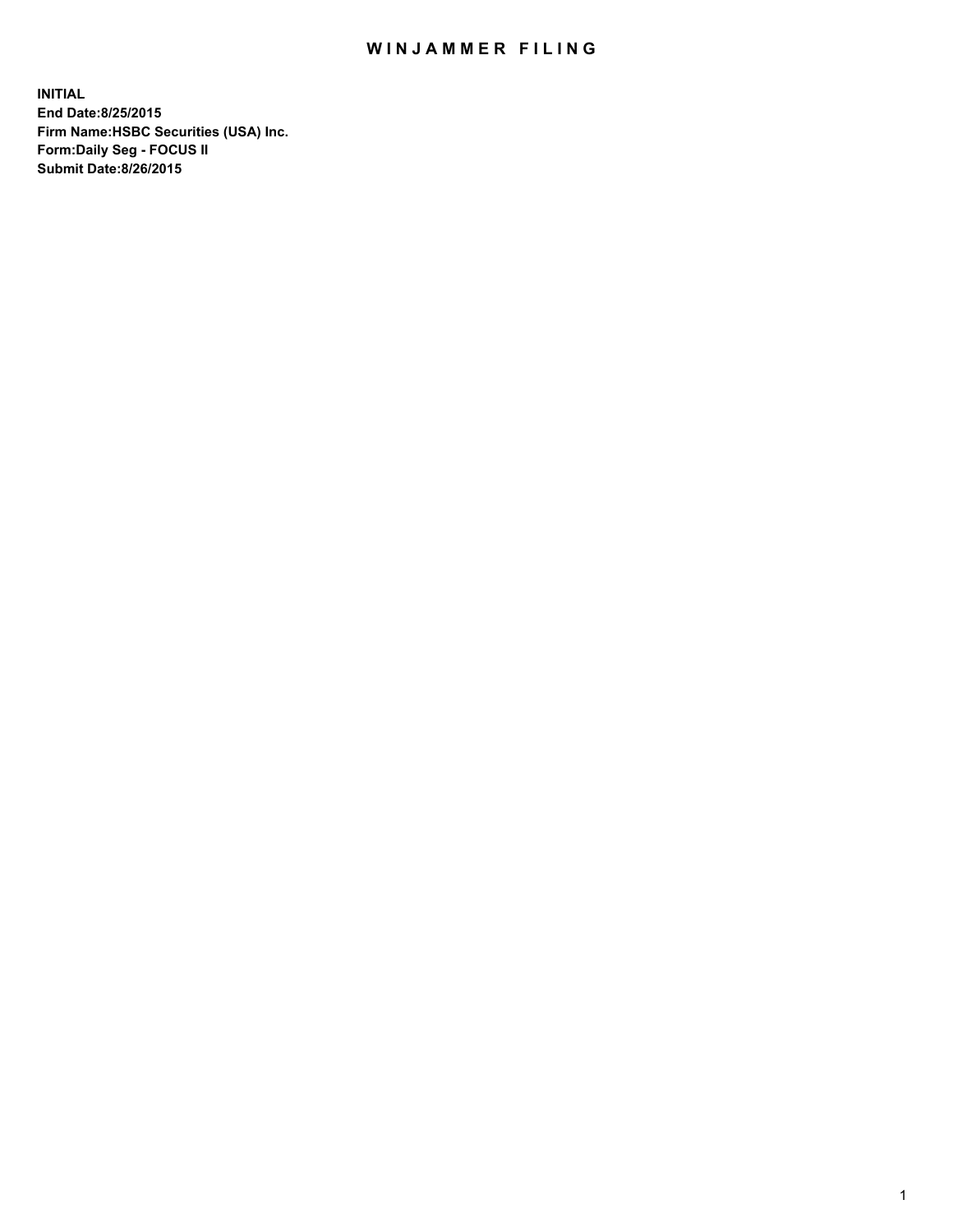## **INITIAL End Date:8/25/2015 Firm Name:HSBC Securities (USA) Inc. Form:Daily Seg - FOCUS II Submit Date:8/26/2015 Daily Segregation - Cover Page**

| Name of Company<br><b>Contact Name</b><br><b>Contact Phone Number</b><br><b>Contact Email Address</b>                                                                                                                                                                                                                          | <b>HSBC Securities (USA) Inc.</b><br>Steven richardson<br>212-525-6445<br>steven.richardson@us.hsbc.com |
|--------------------------------------------------------------------------------------------------------------------------------------------------------------------------------------------------------------------------------------------------------------------------------------------------------------------------------|---------------------------------------------------------------------------------------------------------|
| FCM's Customer Segregated Funds Residual Interest Target (choose one):<br>a. Minimum dollar amount: ; or<br>b. Minimum percentage of customer segregated funds required:%; or<br>c. Dollar amount range between: and; or<br>d. Percentage range of customer segregated funds required between: % and %.                        | 50,000,000<br>0 <sub>0</sub><br>0 <sub>0</sub>                                                          |
| FCM's Customer Secured Amount Funds Residual Interest Target (choose one):<br>a. Minimum dollar amount: ; or<br>b. Minimum percentage of customer secured funds required:%; or<br>c. Dollar amount range between: and; or<br>d. Percentage range of customer secured funds required between:% and%.                            | 10,000,000<br><u>0</u><br>0 <sub>0</sub><br>0 <sub>0</sub>                                              |
| FCM's Cleared Swaps Customer Collateral Residual Interest Target (choose one):<br>a. Minimum dollar amount: ; or<br>b. Minimum percentage of cleared swaps customer collateral required:% ; or<br>c. Dollar amount range between: and; or<br>d. Percentage range of cleared swaps customer collateral required between:% and%. | 70,000,000<br>00<br><u>00</u>                                                                           |

Attach supporting documents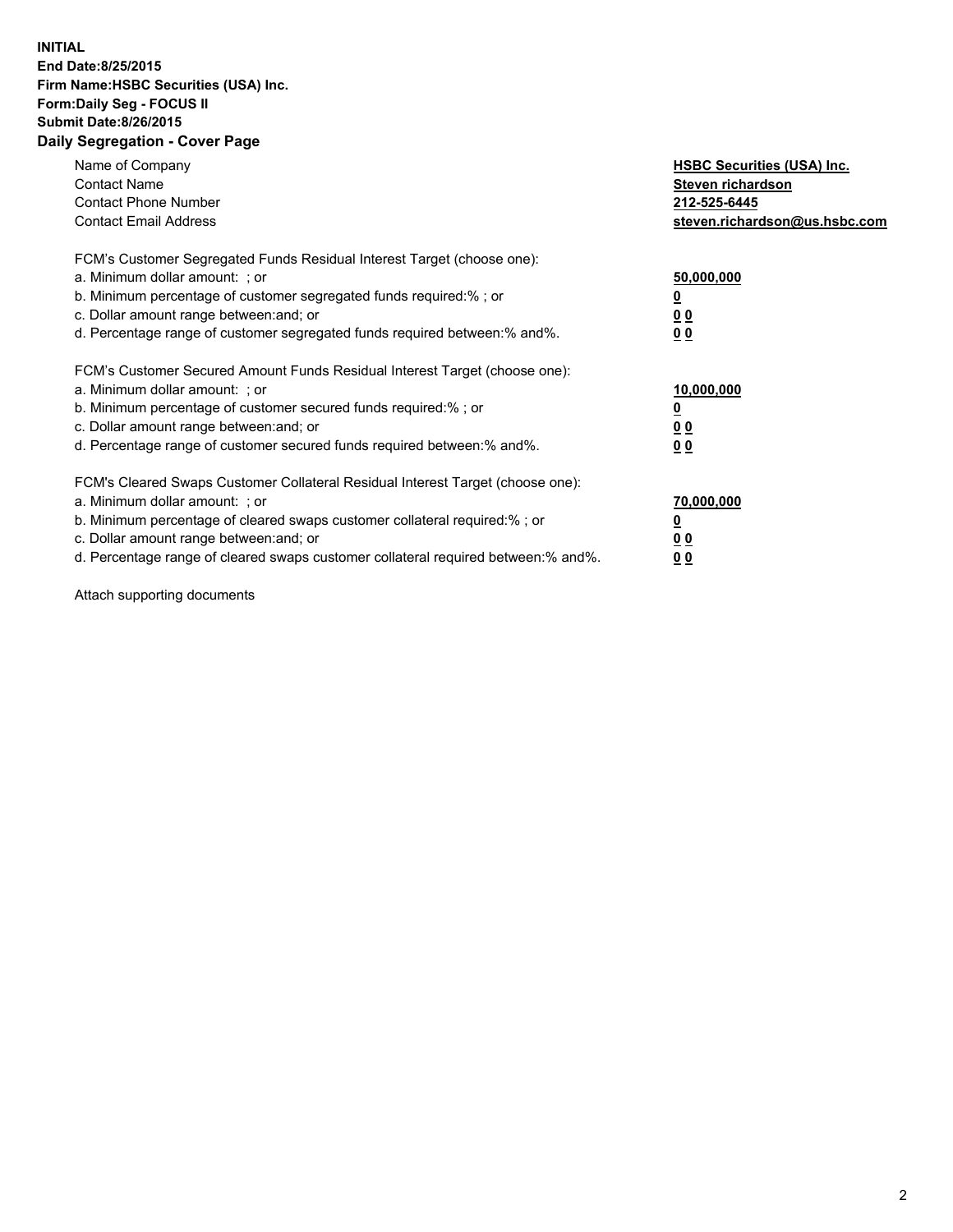**INITIAL End Date:8/25/2015 Firm Name:HSBC Securities (USA) Inc. Form:Daily Seg - FOCUS II Submit Date:8/26/2015 Daily Segregation - Secured Amounts**

Foreign Futures and Foreign Options Secured Amounts Amount required to be set aside pursuant to law, rule or regulation of a foreign government or a rule of a self-regulatory organization authorized thereunder **0** [7305] 1. Net ledger balance - Foreign Futures and Foreign Option Trading - All Customers A. Cash **40,963,823** [7315] B. Securities (at market) **74,551,548** [7317] 2. Net unrealized profit (loss) in open futures contracts traded on a foreign board of trade **4,328,108** [7325] 3. Exchange traded options a. Market value of open option contracts purchased on a foreign board of trade **0** [7335] b. Market value of open contracts granted (sold) on a foreign board of trade **0** [7337] 4. Net equity (deficit) (add lines 1. 2. and 3.) **119,843,479** [7345] 5. Account liquidating to a deficit and account with a debit balances - gross amount **7,528,975** [7351] Less: amount offset by customer owned securities **-6,306,520** [7352] **1,222,455** [7354] 6. Amount required to be set aside as the secured amount - Net Liquidating Equity Method (add lines 4 and 5) **121,065,934** [7355] 7. Greater of amount required to be set aside pursuant to foreign jurisdiction (above) or line 6. **121,065,933** [7360] FUNDS DEPOSITED IN SEPARATE REGULATION 30.7 ACCOUNTS 1. Cash in banks A. Banks located in the United States **40,911,204** [7500] B. Other banks qualified under Regulation 30.7 **0** [7520] **40,911,204** [7530] 2. Securities A. In safekeeping with banks located in the United States **74,551,548** [7540] B. In safekeeping with other banks qualified under Regulation 30.7 **0** [7560] **74,551,548** [7570] 3. Equities with registered futures commission merchants A. Cash **0** [7580] B. Securities **0** [7590] C. Unrealized gain (loss) on open futures contracts **0** [7600] D. Value of long option contracts **0** [7610] E. Value of short option contracts **0** [7615] **0** [7620] 4. Amounts held by clearing organizations of foreign boards of trade A. Cash **0** [7640] B. Securities **0** [7650] C. Amount due to (from) clearing organization - daily variation **0** [7660] D. Value of long option contracts **0** [7670] E. Value of short option contracts **0** [7675] **0** [7680] 5. Amounts held by members of foreign boards of trade A. Cash **52,068,553** [7700] B. Securities **0** [7710] C. Unrealized gain (loss) on open futures contracts **4,328,108** [7720] D. Value of long option contracts **0** [7730] E. Value of short option contracts **0** [7735] **56,396,661** [7740] 6. Amounts with other depositories designated by a foreign board of trade **0** [7760] 7. Segregated funds on hand **0** [7765] 8. Total funds in separate section 30.7 accounts **171,859,413** [7770] 9. Excess (deficiency) Set Aside for Secured Amount (subtract line 7 Secured Statement Page 1 from Line 8) **50,793,480** [7380] 10. Management Target Amount for Excess funds in separate section 30.7 accounts **10,000,000** [7780] 11. Excess (deficiency) funds in separate 30.7 accounts over (under) Management Target **40,793,480** [7785]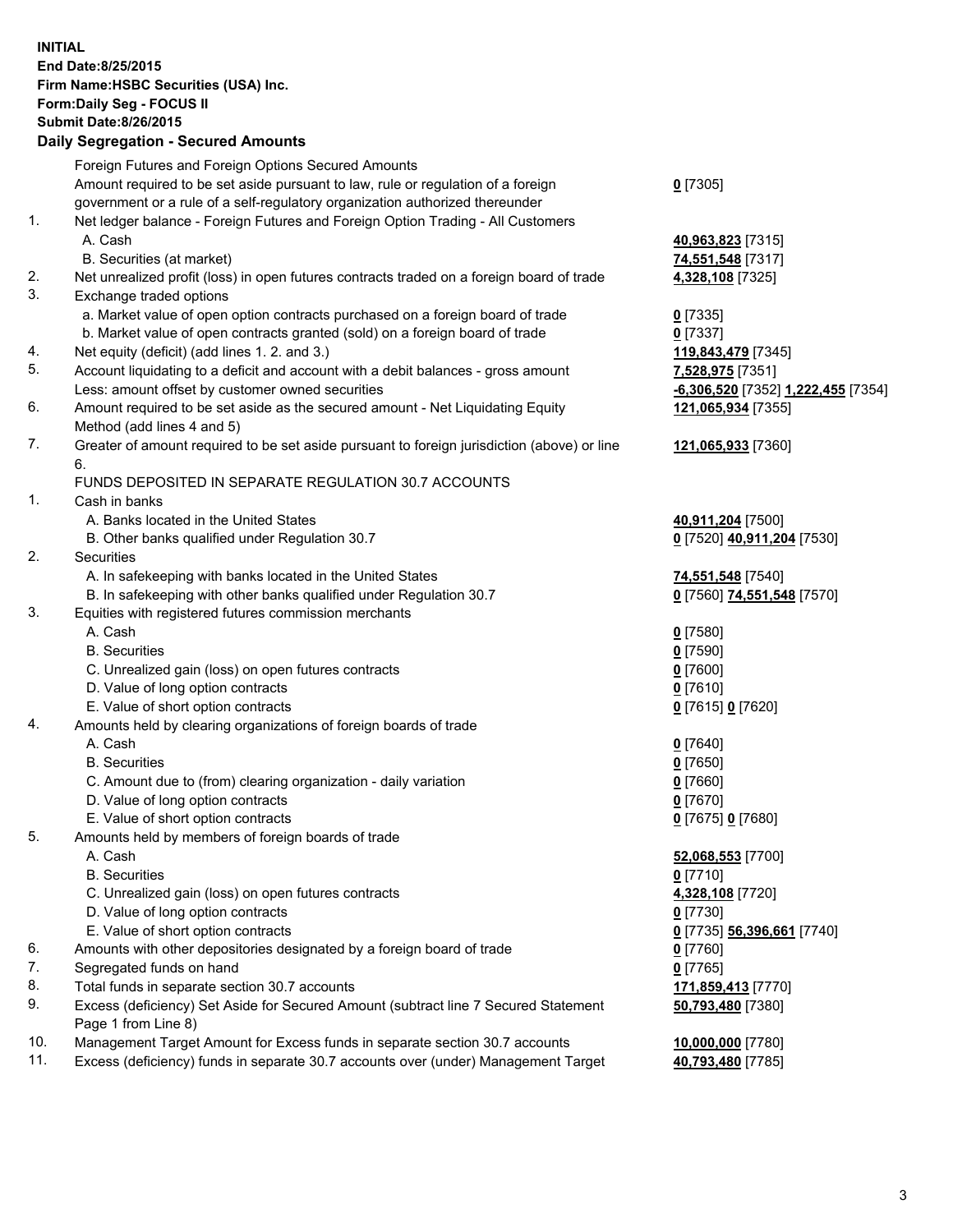**INITIAL End Date:8/25/2015 Firm Name:HSBC Securities (USA) Inc. Form:Daily Seg - FOCUS II Submit Date:8/26/2015 Daily Segregation - Segregation Statement** SEGREGATION REQUIREMENTS(Section 4d(2) of the CEAct) 1. Net ledger balance A. Cash **1,258,601,975** [7010] B. Securities (at market) **782,543,503** [7020] 2. Net unrealized profit (loss) in open futures contracts traded on a contract market **-906,179,359** [7030] 3. Exchange traded options A. Add market value of open option contracts purchased on a contract market **138,428,577** [7032] B. Deduct market value of open option contracts granted (sold) on a contract market **-35,449,661** [7033] 4. Net equity (deficit) (add lines 1, 2 and 3) **1,237,945,035** [7040] 5. Accounts liquidating to a deficit and accounts with debit balances - gross amount **15,962,541** [7045] Less: amount offset by customer securities **-13,248,805** [7047] **2,713,736** [7050] 6. Amount required to be segregated (add lines 4 and 5) **1,240,658,771** [7060] FUNDS IN SEGREGATED ACCOUNTS 7. Deposited in segregated funds bank accounts A. Cash **402,632,655** [7070] B. Securities representing investments of customers' funds (at market) **0** [7080] C. Securities held for particular customers or option customers in lieu of cash (at market) **146,485,406** [7090] 8. Margins on deposit with derivatives clearing organizations of contract markets A. Cash **31,337,114** [7100] B. Securities representing investments of customers' funds (at market) **199,574,438** [7110] C. Securities held for particular customers or option customers in lieu of cash (at market) **636,058,097** [7120] 9. Net settlement from (to) derivatives clearing organizations of contract markets **-203,444,482** [7130] 10. Exchange traded options A. Value of open long option contracts **138,428,577** [7132] B. Value of open short option contracts **-35,449,661** [7133] 11. Net equities with other FCMs A. Net liquidating equity **69,903,898** [7140] B. Securities representing investments of customers' funds (at market) **0** [7160] C. Securities held for particular customers or option customers in lieu of cash (at market) **0** [7170] 12. Segregated funds on hand **0** [7150] 13. Total amount in segregation (add lines 7 through 12) **1,385,526,042** [7180] 14. Excess (deficiency) funds in segregation (subtract line 6 from line 13) **144,867,271** [7190] 15. Management Target Amount for Excess funds in segregation **50,000,000** [7194] **94,867,271** [7198]

16. Excess (deficiency) funds in segregation over (under) Management Target Amount Excess